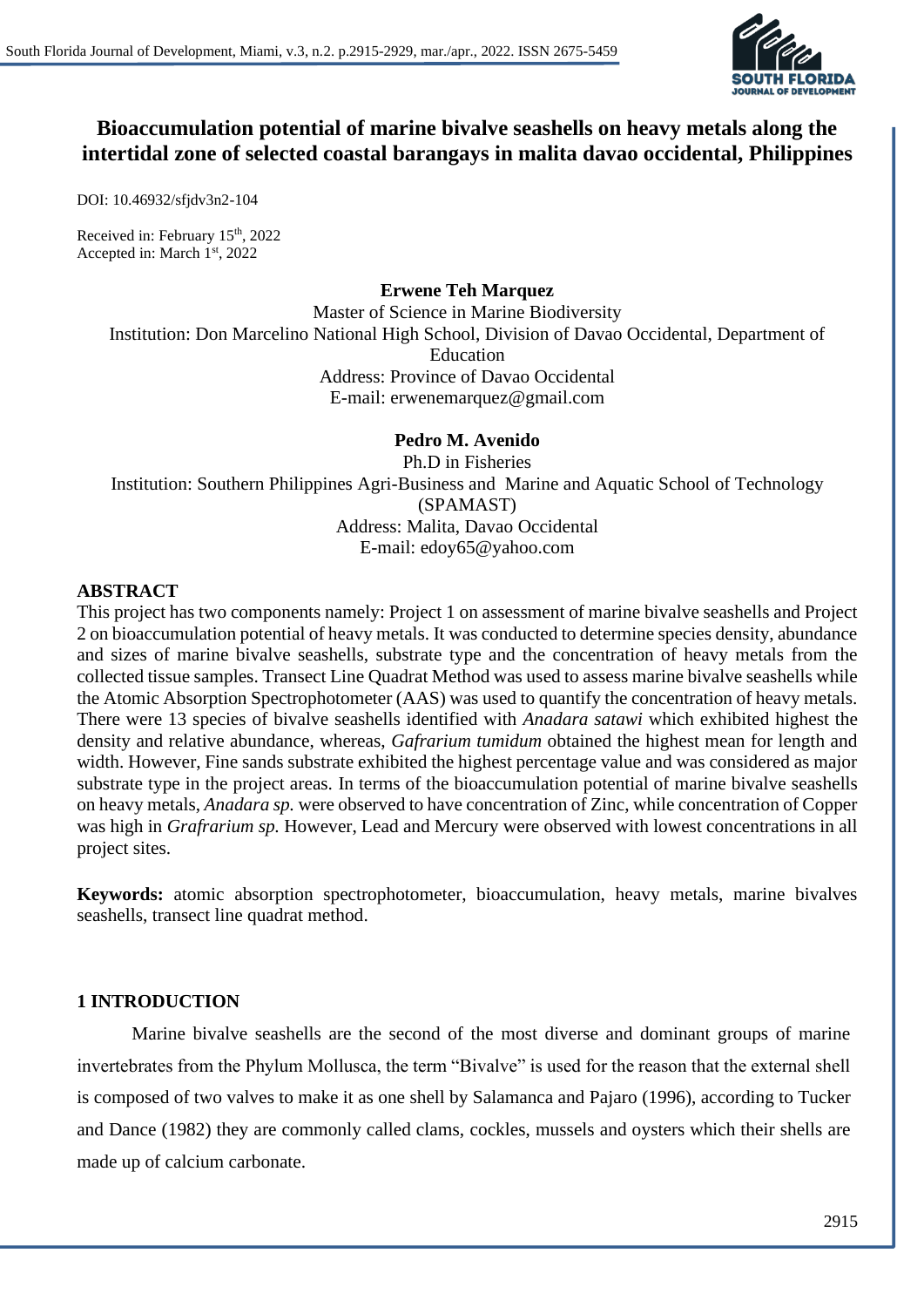

Marine bivalve seashells are known as bio-indicator organisms to assess water condition (Wilson, 2008), they have the potential to accumulate heavy metals that are initiate in seawater (Nybakken, 1982). However, heavy metals are parameters in monitoring human activities and their potential effects on marine ecosystem (Greenpeace Southeast Asia, 2007).

It is interesting to note that assessment of marine bivalve seashells are not just indispensable for biological and commercial prominence but also for scientific research purposes. With this, an information drive on the project findings were disseminated to the community so that they have initial information to preserve marine resources against exploitation and toxic pollution.

# **2 OBJECTIVES**

The focus of this project was to assess the marine bivalve seashells and bioaccumulation potential of marine bivalve seashells on heavy metals along the intertidal zone of the selected coastal barangays in Malita, Davao Occidental, Philippines. Specifically, the project aims to:

1. Identify the species of marine bivalve seashells and calculate density and abundance along the intertidal zone of the selected barangays in Malita, Davao Occidental;

- 2. Determine the sizes of marine bivalve seashells found in the project area;
- 3. Characterization of the substrate type in the project area;
- 4. Determine the concentration of heavy metals such as Copper (Cu), Lead (Pb), Mercury

(Hg) and Zinc (Zn) in the tissue samples of marine bivalve seashells collected from the project areas.

Figure 1. Schematic diagram showing the relationship between the independent and dependent as well as moderating variables of the project.

#### **Conceptual Framework of the Project**

#### **INDEPENDENT VARIABLES**



#### **DEPENDENT VARIABLES**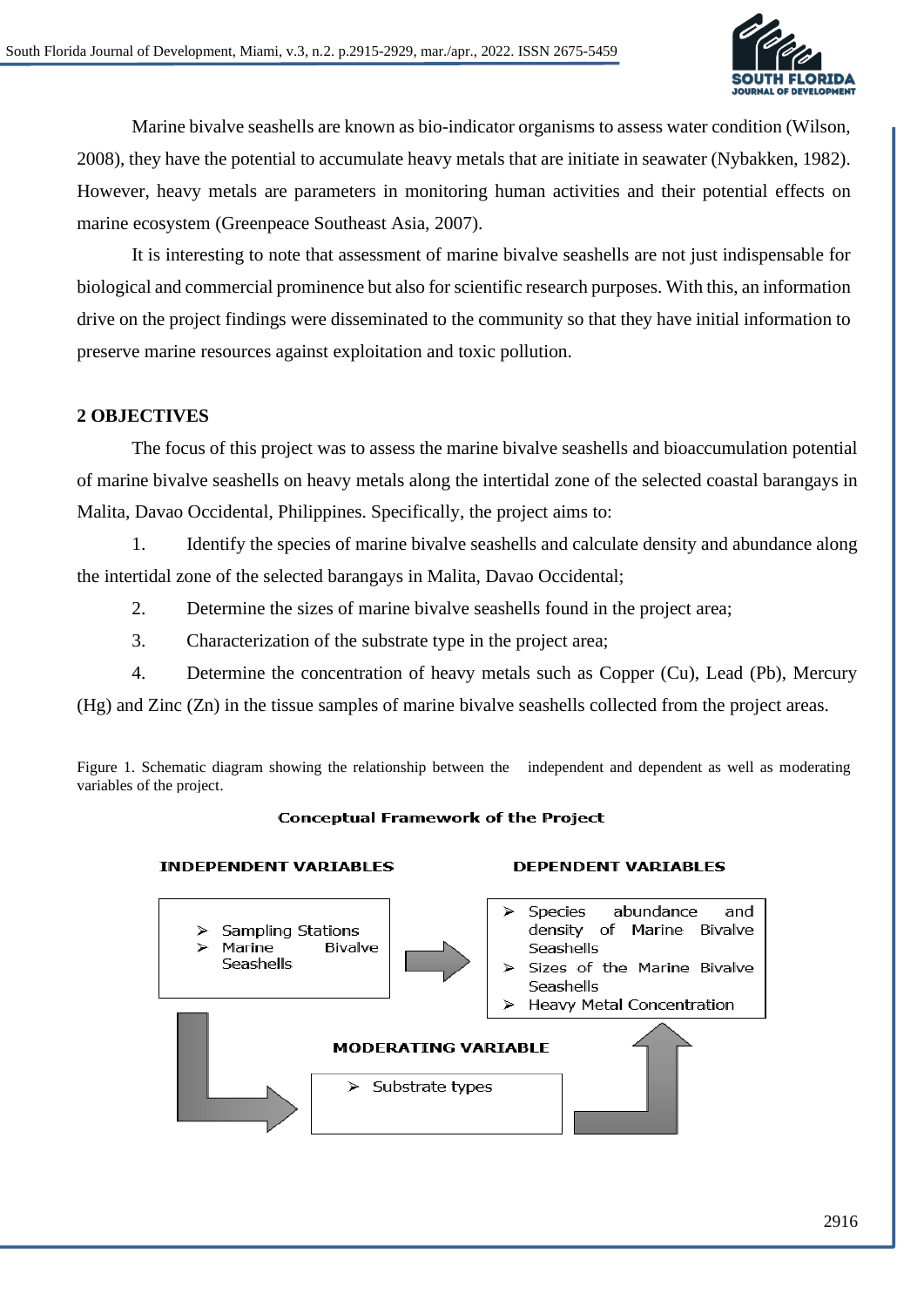

The sampling stations and marine bivalve seashells were considered as the dependent variables because marine bivalve seashells are organism that manifestation to verify the water condition of the project areas. While, the species abundance and density, sizes of the marine bivalve seashells and heavy metals concentration such as Copper (Cu), Lead (Pb), Mercury (Hg) and Zinc (Zn) was considered as the independent variable, they are directly affected of many attributes to the seawater such as pollution towards anthropogenic activities. However, substrate types were considered as moderating variable of the projects.

# **3 MATERIALS AND METHODS**

#### **Research Locale:**

The project was conducted along the intertidal zone of selected coastal barangays in Malita, Davao Occidental, Philippines where mangrove forest, seagrass beds and coral reefs are diverse in the project area, due to its economic development many coastal barangays in the project areas had been converted to industrial and residential property.

| <b>Station Area</b> | Barangay        | Coordinates                       |
|---------------------|-----------------|-----------------------------------|
|                     | Tubalan         | North 06°29.370', East 125°35.045 |
|                     | Fishing Village | North 06°26.332', East 125°35.014 |
|                     | Lais            | North 06°19.465', East 125°39.211 |

## Table 1. Location of the selected project area.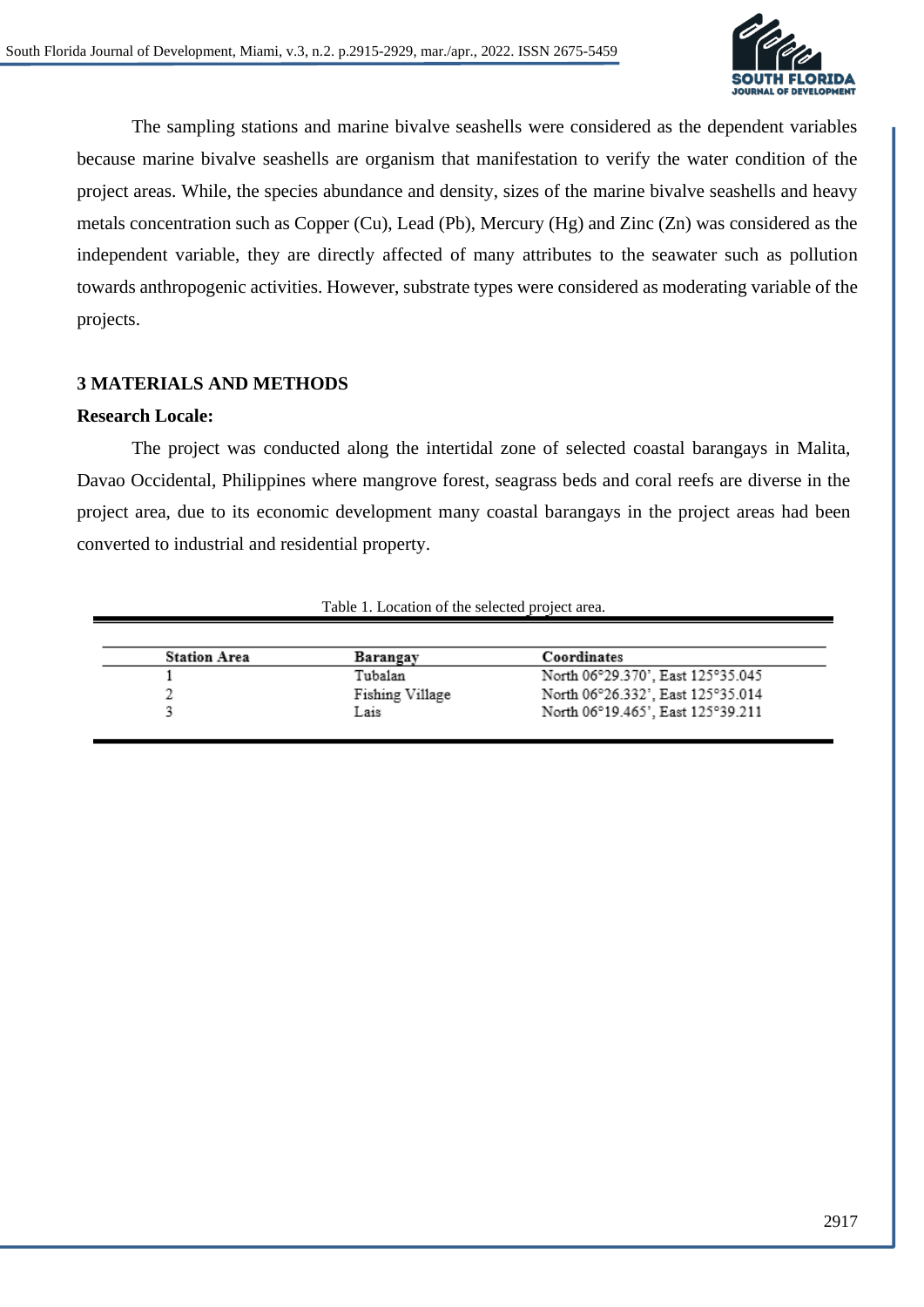

Fig. 2. Map of the project area.



# **4 PROJECT 1. ASSESSMENT OF MARINE BIVALVE SEASHELLS**

# 4.1 RESEARCH DESIGN AND INSTRUMENTS

For project 1 on assessment of marine bivalve seashells, data on species density and abundance of marine bivalve seashells along the intertidal zone in the project areas were gathered through Transect Line Quadrat Method and one shot sampling technique, and calculated using the formula of (Odum, 1971), while data on substrate types in the project areas were gathered using different sieve mesh and calculated using the formula of (Kaye,1985), gram size classification was identified using the identification chart by (Whiting *et al.,* 2010), data on actual sizes of bivalve seashells were gathered using the vernier caliper and identification of marine bivalve seashells was used by the reference book of Laureta (2008) and Oliver (2004).

### 4.2 ESTABLISHMENT OF THE SAMPLING AREA

Preliminary survey was done in the project area to determine the different species of marine bivalve seashells while other species were considered as subject for this projects. There are three stations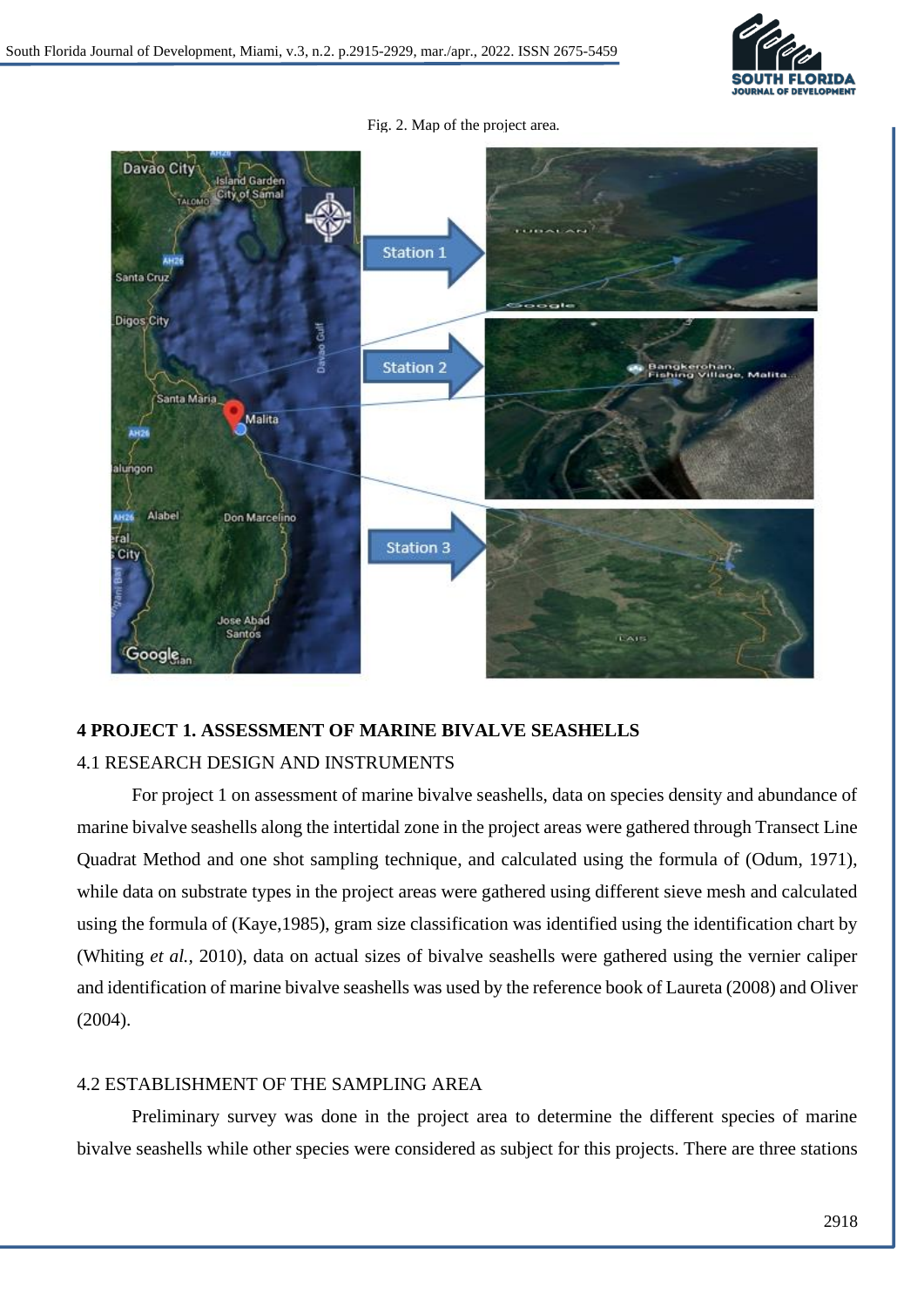

were established in the project area namely: Station 1 (Barangay Tubalan), Station 2 (Barangay Fishing Village) and Station 3 (Barangay Lais).



Fig. 3. Field sampling design of the project.

#### **5 PROJECT 2. BIOACCUMULATION POTENTIAL ON HEAVY METALS**

#### 5.1 EXPERIMENTAL DESIGN

Complete Replicate Design with Complete Replication was used in the project to determine the comparison of samples and significant difference of the project.

| <b>STUDY</b><br>AREA | <b>SAMPLES/</b><br><b>REPLICATE</b> | <b>CONCENTRATION/TREATMENTS</b> |             |              |             |               |  |
|----------------------|-------------------------------------|---------------------------------|-------------|--------------|-------------|---------------|--|
|                      |                                     | $[0.2$ ppm]                     | $[0.5$ ppm] | $[1$ ppm $]$ | $[2.5$ ppm] | <b>Blanks</b> |  |
|                      | Sample 1                            |                                 |             |              |             |               |  |
|                      | (Cu)<br>(Pb)                        |                                 |             |              |             |               |  |
|                      | (Hg)                                |                                 |             |              |             |               |  |
|                      | (Zn)<br>Sample 2                    |                                 |             |              |             |               |  |
| 1                    | (Cu)                                |                                 |             |              |             |               |  |
| <b>BARANGAY</b>      | (Pb)<br>(Hg)                        |                                 |             |              |             |               |  |
| TUBALAN              | (Zn)                                |                                 |             |              |             |               |  |
|                      | Sample 3<br>(Cu)                    |                                 |             |              |             |               |  |
|                      | (Pb)                                |                                 |             |              |             |               |  |
|                      | (Hg)<br>(Zn)                        |                                 |             |              |             |               |  |

Table 2. Experimental Treatment of the Project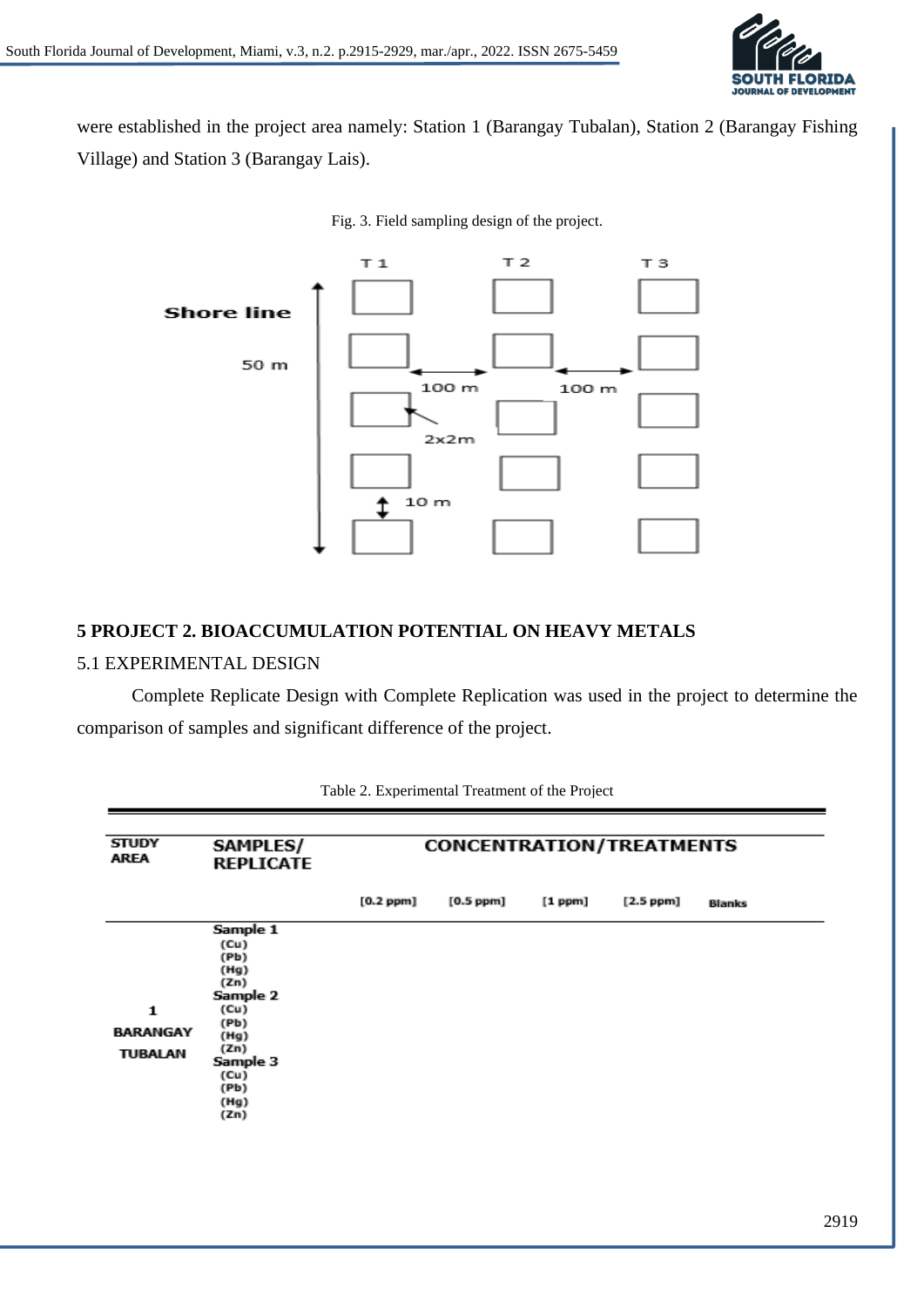

|                        | Sample 1         |
|------------------------|------------------|
| 2                      | (Сu)<br>(РЬ)     |
|                        |                  |
| <b>BARANGAY</b>        | (Hg)<br>(Zn)     |
| <b>FISHING VILLAGE</b> | Sample 2         |
|                        | (u)              |
|                        | (РЬ)             |
|                        | (Hg)<br>(Zn)     |
|                        | Sample 3         |
|                        | (Cu)             |
|                        | (Pb)<br>(Hg)     |
|                        | (Zn)             |
|                        |                  |
|                        |                  |
|                        | Sample 1         |
| з                      | (Cu)<br>(Pb)     |
| <b>BARANGAY</b>        | (Hg)             |
| LAIS                   | (Zn)             |
|                        | Sample 2         |
|                        | (Cu)<br>(РЬ)     |
|                        | (Hg)             |
|                        | (Zn)             |
|                        | Sample 3<br>(Cu) |
|                        | (Pb)             |
|                        | (Hg)             |
|                        | (Zn)             |
|                        |                  |
|                        |                  |
|                        |                  |

## 5.2 SAMPLE PREPARATION AND TISSUE EXTRACTION

The 5 grams of tissue samples were digested and soaked of 10 mL concentrated nitric acid for 24 hours using open glass container for the pre-treatment of the samples. Treated and digested samples were filtered using whatman 0.42µm filter paper into a 50 mL volumetric flask, diluted samples were stored in polyethylene (PET) bottles and the analysis were done using Atomic Absorption Spectrophotometer (Solidum *et al.,* 2013).

### 5.3 PREPARATION OF REAGENTS

Concentration levels of 0.2 ppm, 0.5 ppm, 1 ppm, 2.5 ppm and blank of standard solution in every heavy metals were prepared to calibrate Atomic Absorption Spectrophotometer to quantify the concentration of heavy metals in tissue samples of marine bivalve seashells collected from the project area. The project were used different wavelength such as Copper (Cu) have a wavelength of 324.8 nm, Lead (Pb) had 405.8 nm, while Mercury (Hg) with 253.7 nm and Zinc have a wavelength of 636.2 nm to determine the concentration of specific heavy metals.

#### 5.4 STATISTICAL ANALYSIS

Data were calculated using Analysis of Variance and Kruskal-Wallis H test to determine significant differences of the project. Tukey's Honesty Test by (Daniel, 1995) for significant different when observed in the project. However, the analysis were calculated and checked using SPSS 17.0.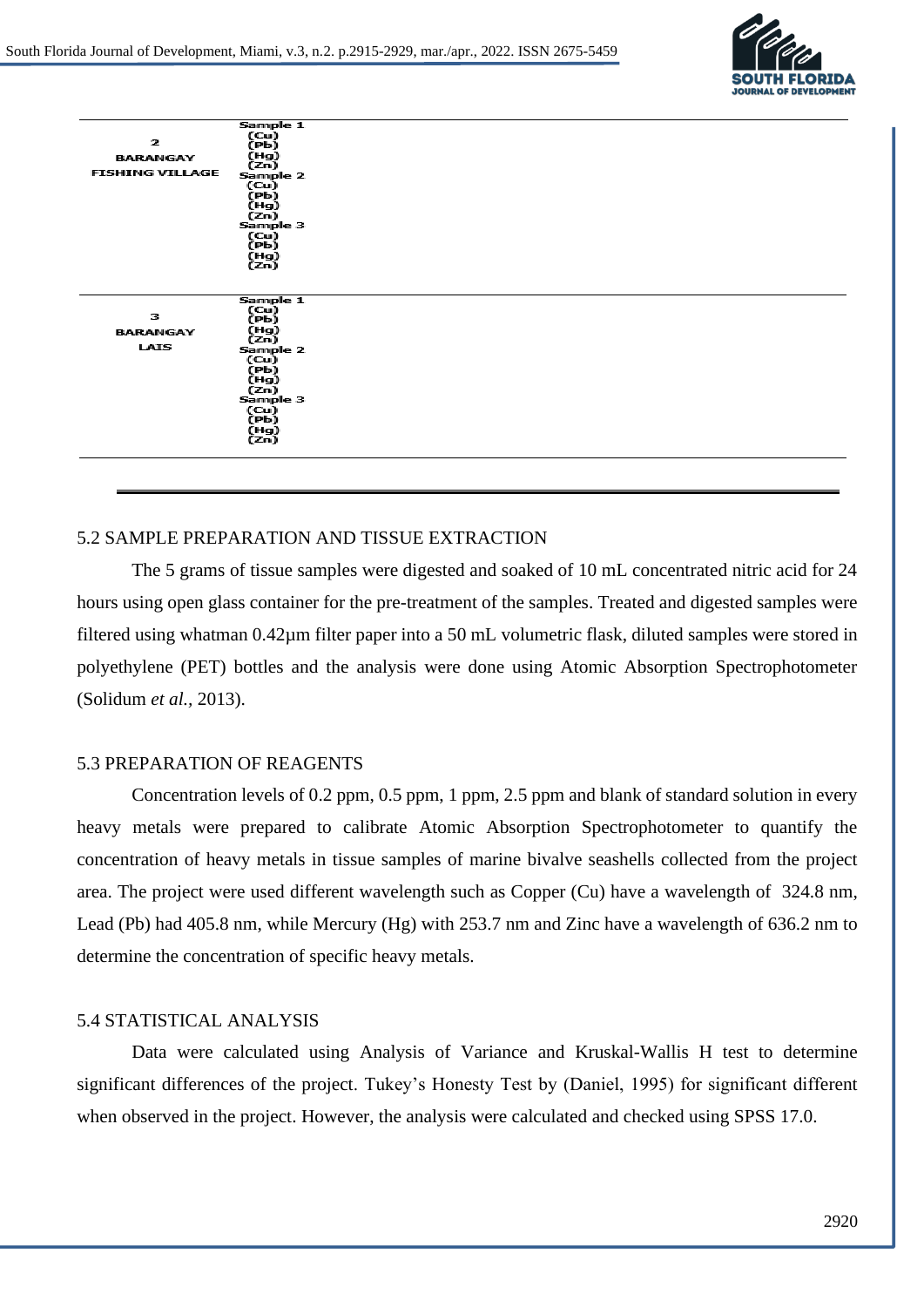

# **6 RESULTS AND DISCUSSIONS**

# 6.1 MARINE BIVALVE SEASHELLS IDENTIFIED

There were 13 species of marine bivalve seashells identified in the project area. (Table 3). Among the species both *Circe scripta* and *Gari togata* were observed in the three study area, possible factors are due to common substrate type of fine muddy and sandy sand in the sampling area. Project of Laureta (2008) confirmed both *Circe scripta* and *Gari togata* are distributed of the three stations in muddy sediments and fine sand which this type of substrate caused in this project. However, project of Mcdonald *et al.,* (*2015*) human disturbances along coastal areas were declined the habitat that could affects the distribution of species density of the marine bivalve seashells and complicate the ecosystem, while, a project conducted by Boera (2001) on the impact of human activities confirms that the anthropogenic events on the marine bivalve seashells were decreased on its density, abundance and diversity.

| Table 3. Occurrence of marine bivalve seashells in the project area. |                 |                        |                 |  |  |  |  |
|----------------------------------------------------------------------|-----------------|------------------------|-----------------|--|--|--|--|
|                                                                      |                 |                        |                 |  |  |  |  |
| <b>MARINE BIVALVE SEASHELLS</b>                                      | <b>BARANGAY</b> | <b>BARANGAY</b>        | <b>BARANGAY</b> |  |  |  |  |
| <b>SPECIES</b>                                                       | <b>TUBALAN</b>  | <b>FISHING VILLAGE</b> | LAIS            |  |  |  |  |
| Anodontia eduntula                                                   |                 |                        |                 |  |  |  |  |
| Anadara satawi,                                                      |                 |                        |                 |  |  |  |  |
| Circe scripta                                                        |                 |                        |                 |  |  |  |  |
| Donax cuneatus                                                       |                 |                        |                 |  |  |  |  |
| Gafrarium tumidum                                                    |                 |                        |                 |  |  |  |  |
| Gari togata                                                          |                 |                        |                 |  |  |  |  |
| Laterna truncata                                                     |                 |                        |                 |  |  |  |  |
| Lioconcha castrensis                                                 |                 |                        |                 |  |  |  |  |
| Lioconcha fastigata                                                  |                 |                        |                 |  |  |  |  |
| Lioconcha ornata                                                     |                 |                        |                 |  |  |  |  |
| Paphia gallus                                                        |                 |                        |                 |  |  |  |  |
| Tellina straurella                                                   |                 |                        |                 |  |  |  |  |
| Venerupis philippinarium                                             |                 |                        |                 |  |  |  |  |

Table 3. Occurrence of marine bivalve seashells in the project area.

Legend:  $=$  denote absents

 $/ =$  denote presents

#### 6.2 DENSITY AND ABUNDANCE OF MARINE BIVALVE SEASHELLS

Data on density and relative abundance are presented in Table 4. Results showed that in Station 1 the *Anadara satawi* obtained the highest density of 391  $m^2$  and relative abundance of 69.46%, Station 2 the *Gafrarium tumidum* exhibited the highest density of 244  $m^2$  and relative abundance of 56.46 %, while in Station 3 the *Lioconcha fastigata* attained the highest density of 2.85  $m^2$  and relative abundance of 31.15%, respectively.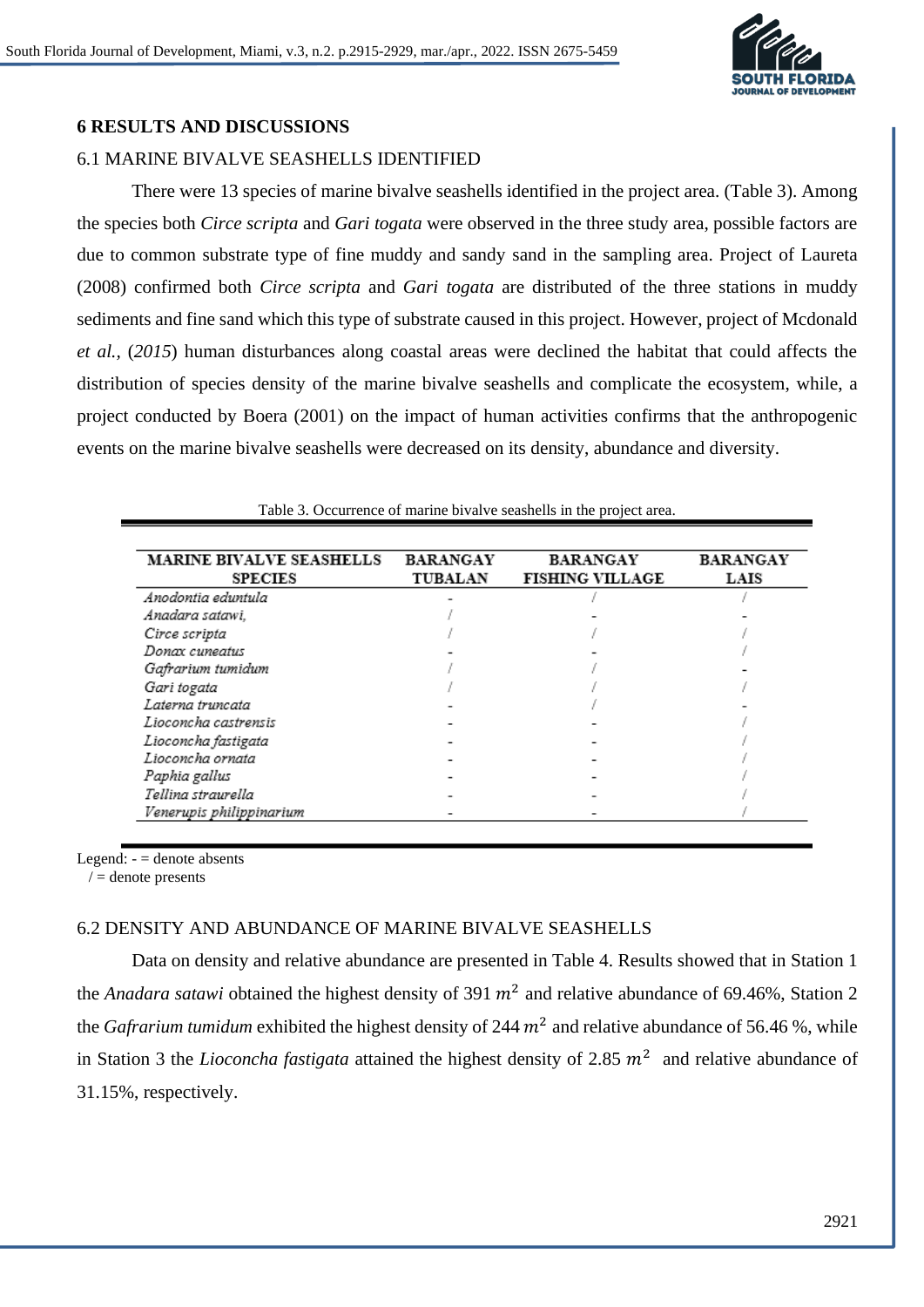

| <b>STATION</b> |                                    | <b>SPECIES</b>           | <b>DENSITY</b> | <b>ABUNDANCE</b> |  |
|----------------|------------------------------------|--------------------------|----------------|------------------|--|
|                |                                    | Anadara satawi           | 391            | 69.46            |  |
|                | <b>BARANGAY</b>                    | Circe scripta            | 36             | 6.39             |  |
|                | <b>TUBALAN</b>                     | Gafrarium tumidum        | 121            | 21.49            |  |
|                |                                    | Gari togata              | 15             | 2.66             |  |
|                |                                    | Anodontia eduntula       | 7              | 1.59             |  |
|                |                                    | Circe scripta            | 88             | 20               |  |
| 2              | <b>BARANGAY</b>                    | Gafrarium tumidum        | 244            | 56.46            |  |
|                | <b>FISHING</b>                     | Gari togata              | 77             | 17.5             |  |
|                | <b>VILLAGE</b><br>Laterna truncate |                          | 24             | 4.45             |  |
|                |                                    | Circe scripta            | 87             | 9.50             |  |
|                |                                    | Donax cuneatus           | 26             | 2.84             |  |
| 3              | <b>BARANGAY</b>                    | Gari togata              | 260            | 28.42            |  |
|                | <b>LAIS</b>                        | Lioconcha castrensis     | 89             | 9.73             |  |
|                |                                    | Lioconcha fastigata      | 285            | 31.15            |  |
|                |                                    | Lioconcha ornata         | 68             | 7.43             |  |
|                |                                    | Paphia gallus            | 31             | 3.39             |  |
|                |                                    | Tellina straurella       | 41             | 4.48             |  |
|                |                                    | Venerupis philippinarium | 28             | 3.06             |  |

Table 4. Species density (individual/4  $m^2$ ) and relative abundance (%) of marine bivalve seashells in the project area.

Among the three stations Brgy. Lais exhibited the lowest density and abundance but represents the highest composition of marine bivalve species identified in the project area. A project of Laureta (2008) throughout Panay explained that numerous species of marine bivalves were found thriving in shallow waters mostly where coral reef and mangrove forest are situated. Similar with that of Brgy. Tubalan and Brgy. Fishing Village where these mentioned marine ecosystems are existent. Furthermore, a more complex environment conditions observed in Iloilo with the presence of longer coastline and variable bottom sediments and large fringing reefs could be contributory factors of more species of marine bivalve identified which observations are comparable with that in Brgy. Lais.

There is no significant difference on the species density and abundance of marine bivalve seashells along the intertidal zone of the selected barangays in Malita, Davao Occidental, Philippines. This could be attributed to the more or less similar conditions of the three sampling stations in terms of substrate types, temperature and salinity. This is to support the statement of Waddy and Aiken (1993) stated marine bivalve seashells are abundant along intertidal zone occurring in different habitat such as coral reefs, rocky coast, sandy beaches, seagrass beds and even in depth seawater.

#### 6.3 SIZES OF MARINE BIVALVE SEASHELLS

In terms of length and width of the marine bivalve seashells, the results showed that *Anandara sp.*  obtained the highest value of 1.1 cm in length and 1.5 cm in width at station 1, while the *Gafrarium sp.*  exhibited mean value of 1.7 cm in length and 2.6 cm in width at station 2, likewise, *Gari sp.* obtained utmost value of 0.8 cm in length and of 1.1 cm in width at station 3, respectively (Table 5).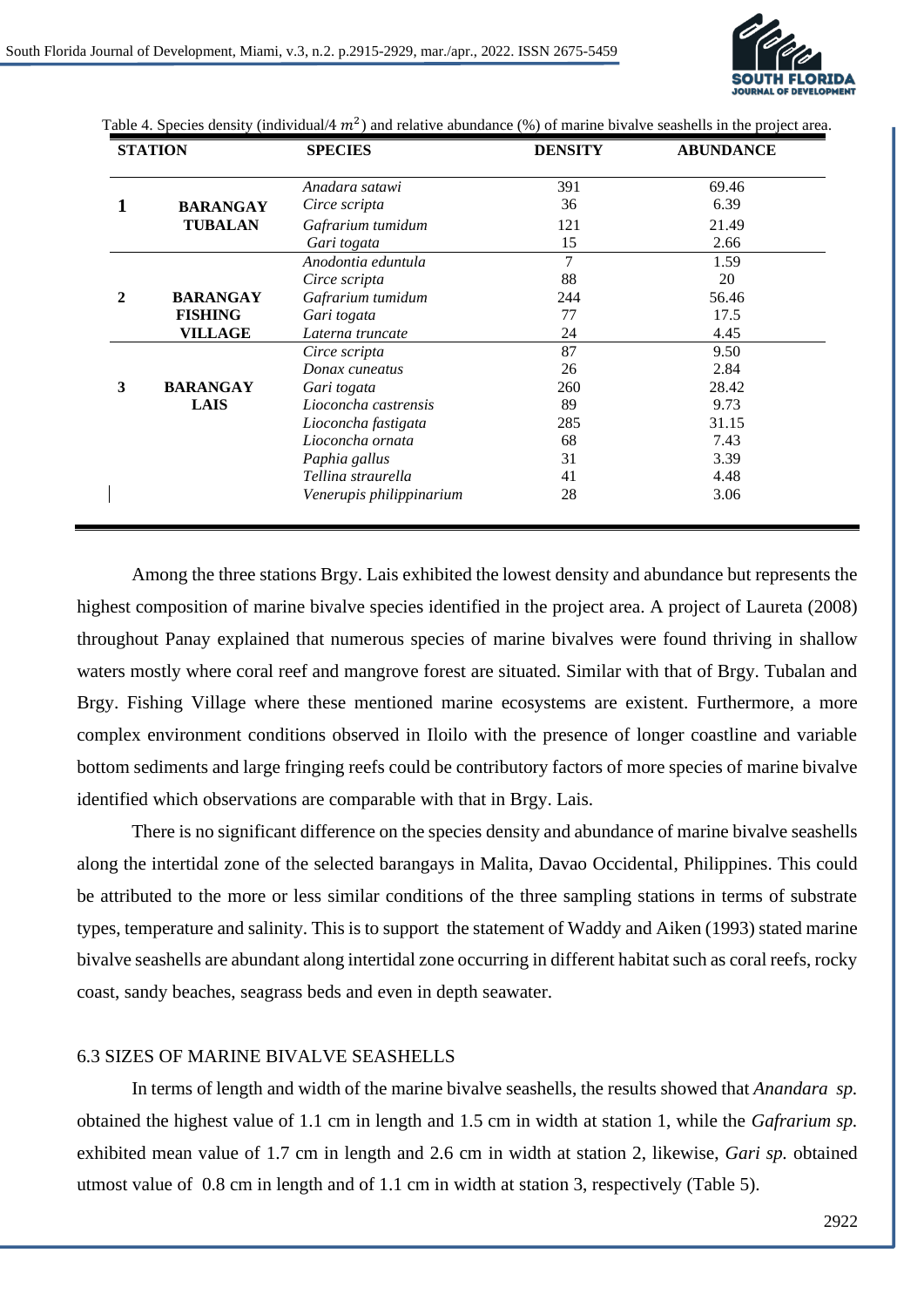

| <b>STATION</b>       | <b>SPECIES</b>              | <b>MEAN OF</b><br><b>LENGTH</b> | <b>MEAN OF</b><br>WIDTH |
|----------------------|-----------------------------|---------------------------------|-------------------------|
|                      | Anadara satawi              | $1.1\,$                         | 1.5                     |
|                      | Circe scripta               | 0.5                             | 0.8                     |
| <b>BARANGAY</b>      | Gafrarium tumidum           | 0.5                             | 0.8                     |
| <b>TUBALAN</b>       | Gari togata                 | 0.3                             | 0.6                     |
|                      | Anodontia eduntula          | 0.2                             | 0.3                     |
|                      | Circe scripta               | 1.3                             | 2.1                     |
| <b>BARANGAY</b>      | Gafrarium tumidum           | 1.7                             | 2.6                     |
| <b>FISHING</b>       | Gari togata                 | 0.7                             | 2.4                     |
| <b>VILLAGE</b>       | Laterna truncata            | 0.7                             | 1                       |
|                      | Circe scripta               | 0.5                             | 0.8                     |
|                      | Donax cuneatus              | 0.3                             | 0.6                     |
| 3<br><b>BARANGAY</b> | Gari togata                 | 0.8                             | 1.1                     |
| <b>LAIS</b>          | Lioconcha castrensis        | 0.3                             | 0.6                     |
|                      | Lioconcha fastigata         | 0.4                             | 0.6                     |
|                      | Lioconcha ornata            | 0.3                             | 0.5                     |
|                      | Paphia gallus               | 0.1                             | 0.2                     |
|                      | Tellina straurella          | 0.2                             | 0.3                     |
|                      | Venerupis<br>philippinarium | 0.1                             | 0.2                     |

Comparable project of Laureta (2008) reported the size of marine bivalve seashells like *Laterna sp.* had 5.5 cm, *Anodontia sp.* had 6 cm, *Anadara sp*. had 6 cm, *Circe sp.* 4.6 cm, *Gari sp.* had 7.2 cm and *Gafrarium sp.* had 4. cm, while *Lioconcha sp.*, Paphia and Tellina had 3.5 to 4 cm, Donax had 2.5 cm, *Venerupis sp.* had 3.5 cm. Obviously, the presented data from Table 5 is lower than the reported data of Laureta (2008). The reduced size of some marine bivalves seashells observed in this project as composed to the findings of Laureta (2008) particularly *Anadara sp., Anodontia sp., Circe sp., Donax sp. Gafrarium sp., Gari sp., Laterna sp., Liochoncha sp., Paphia sp., Tellina sp.* and *Venerupis sp.* is an indicator of over exploitation of the commodity. The findings were confirmed by the project of Salamanca and Pajaro (1996) in Palawan observed that marine bivalve seashell sizes have been decreased and smaller over the years, this reduction in quantity and sizes attributed to increase consumption by growing human population, recent shift by marine bivalve seashells gleaners to fishing activity is an indicator of overexploitation of marine bivalve seashells resources that not been regulated.

#### 6.4 SUBSTRATE TYPE IN THE PROJECT AREA

Station 1 in Barangay Tubalan found out the percent retained of fine sands substrate of 50.84%, while Station 2 in Barangay Fishing Village fine sands substrate of 63.90 % and Station 3 in Barangay Lais exposed percent coarse sands substrate (36.27 %), respectively (Figure 4).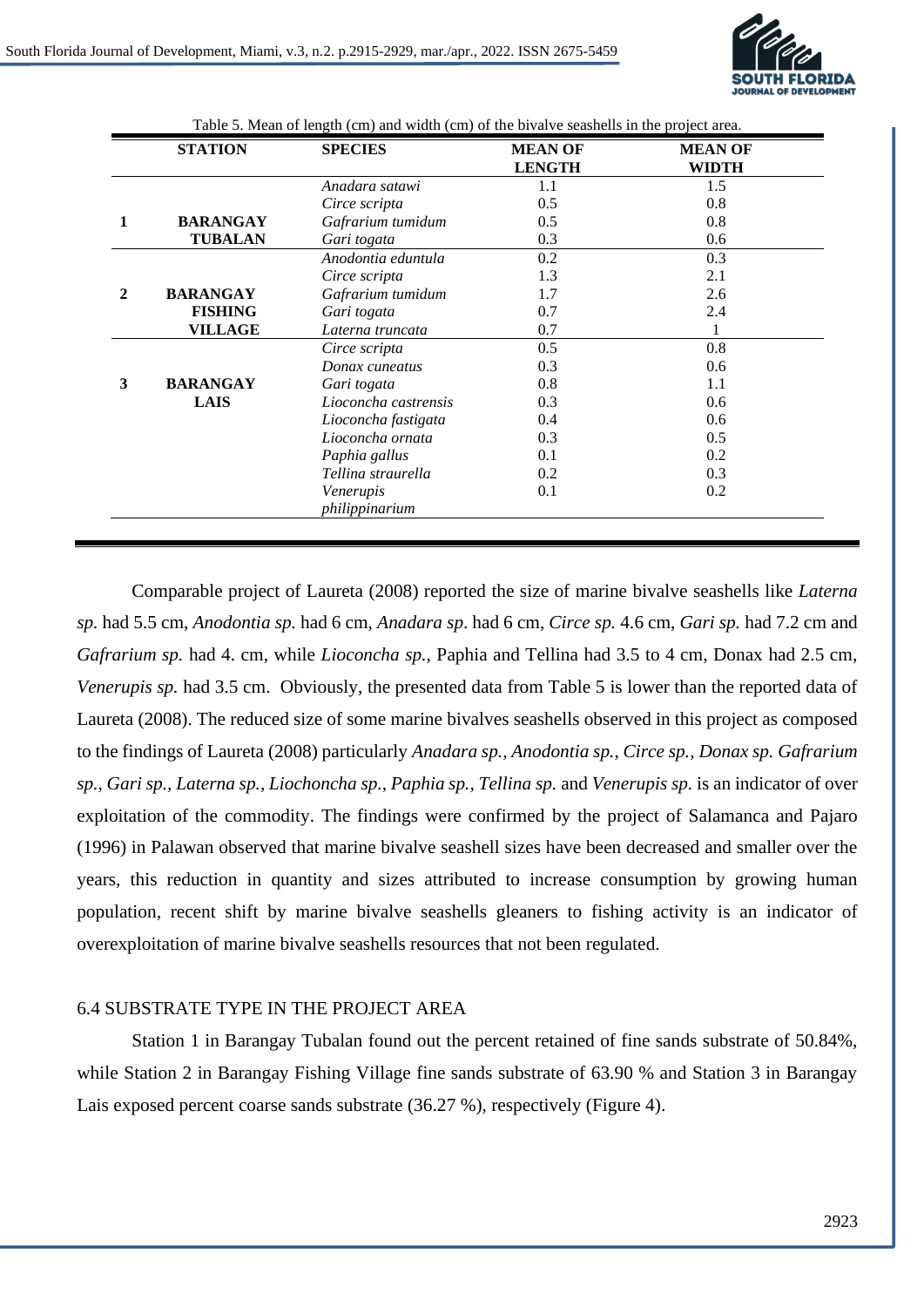

Fine sand and coarse sand substrate type could be favorable habitat of the marine bivalve seashells at the three sampling station in the project area, particularly, *Anadara sp., Anodontia sp., Circe sp., Donax sp., Gafrarium sp., Gari sp., Laternula sp., Lioconcha sp., Paphia sp., Tellina sp.* and *Venerupis sp.* 



Fig 4. Substrate type of the project area.

This findings supported the project of Tyler (2007) stated that marine bivalve seashells are buried in different substrate type such as sand, muddy sand, muddy gravel. A similar project of Poutiers (1998) confirmed that *Anadara sp.* and other cockles found in large numbers in mudflats while comparable study of Laureta (2008) ratify that marine bivalve seashells like *Laterna sp., Gari sp., Circe sp., Anodontia sp.*  are habitat and distributed in muddy sediments, fine sand types of substrate, muddy estuaries, mangrove areas and brackishwater ponds, furthermore, marine bivalve seashells like *Donax sp., Lioconcha sp., Ruditapes sp., Gafrarium sp.* habitat and distributed in sandy bottom of shallow water, sand flats and coral areas, beach slope and sand-mud estuaries.

#### 6.5 BIOACCUMULATION POTENTIAL ON HEAVY METALS

Data on the concentration of heavy metals in the tissue samples in Table 6. The results showed that Zinc (Zn) had highest concentration of 12.0186 ppm in Barangay Tubalan , while Copper (Cu) had highest concentration of 1.6485 ppm in Barangay Fishing and Zinc (Zn) had highest concentration of 11.257 ppm in Barangay Lais. While, Lead (Pb) and Mercury (Hg) having the lowest concentration. These values are still lower that minimum permissible limits such as Copper (Cu) have only acceptable with 2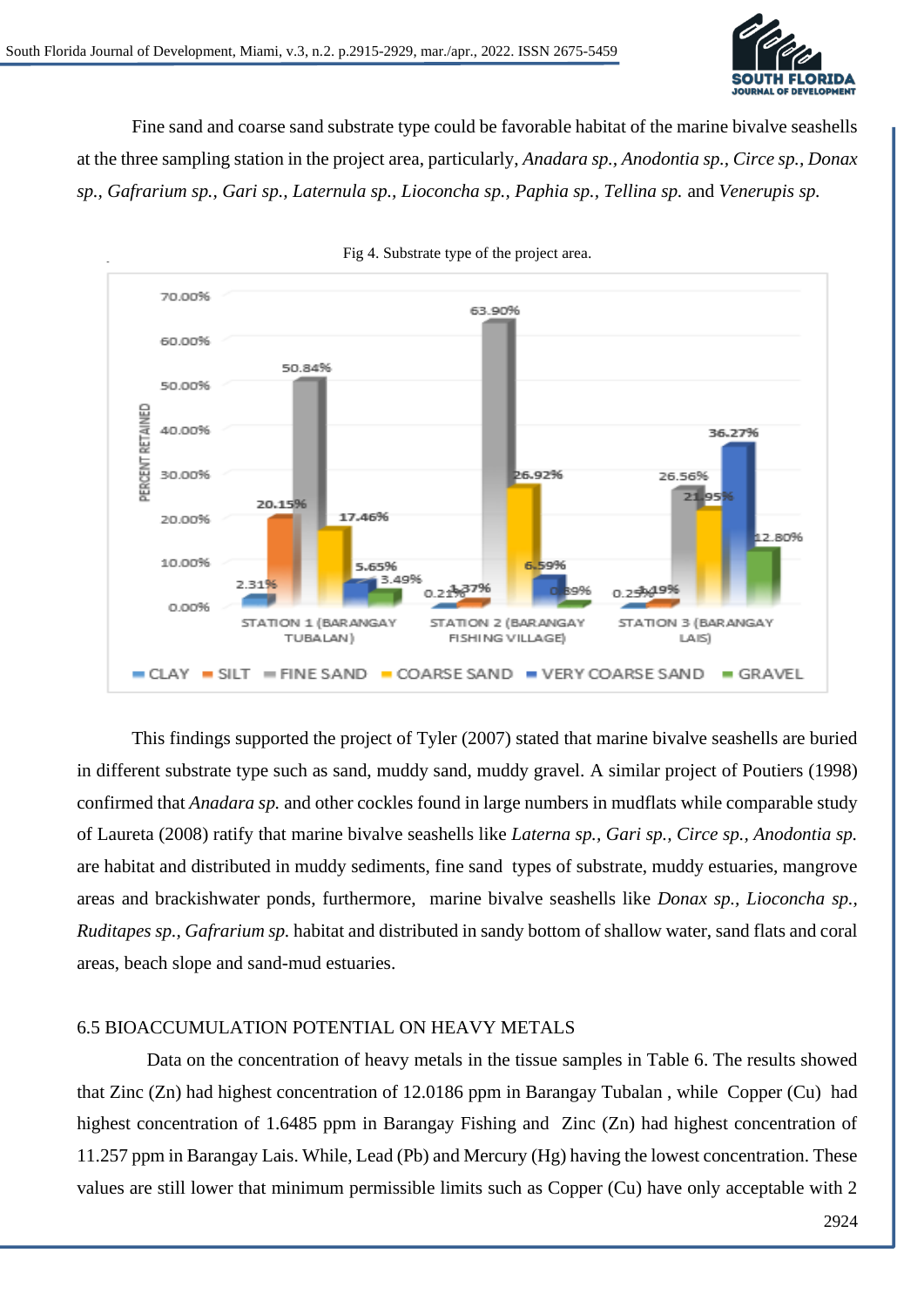

mg/kg, Lead (Pb) have 0.3 mg/kg, Mercury (Hg) have 0.01 mg/kg and Zinc (Zn) have 10 mg/kg (Codex Alimentarius, 2015). Detection of these heavy metals is alarming or an indicator that there are contributory factors that influencing the accumulation of the heavy metals in the project area. The contributory factors could be probably the coal-fired power plant, banana plantation, aquaculture and mericulture production and urbanization. The effluent discharges, non-point sources, agricultural runoff from rivers and running freshwaters were observed in the project area during field sampling, with this observation a project of Greenpeace Southeast Asia (2007) confirmed that heavy metals from industrial sources, agriculture and urbanization were found to contribute the concentration of heavy metals on seawater pollution in Mindanao.

|              | <b>STUDY AREA</b> | TISSUE<br><b>SAMPLES</b> |   | <b>HEAVY METALS/</b><br><b>CONCENTRATION (ppm)</b> |              |                 |              |        |
|--------------|-------------------|--------------------------|---|----------------------------------------------------|--------------|-----------------|--------------|--------|
|              |                   |                          |   | <b>COPPER</b><br>(Cu)                              | LEAD<br>(Pb) | MERCURY<br>(Hg) | ZINC<br>(Zn) | MEAN   |
|              |                   |                          | 1 | 1.1721                                             | 0.91111      | 0.0029          | 10.5170      | 3.1508 |
| 1            | <b>BARANGAY</b>   | Anadara sp.              | 2 | 1.9015                                             | 0.7709       | 0.0056          | 12.0186      | 3.6742 |
|              | TUBALAN           |                          | 3 | 1.2516                                             | 0.8293       | 0.0036          | 0.4509       | 0.6339 |
|              |                   |                          | 1 | 1.6485                                             | 0.8996       | 0.0041          | 0.0639       | 0.654  |
| $\mathbf{z}$ | BARANGAY          | Gafrarium sp. 2          |   | 1.6665                                             | 0.9139       | 0.0047          | 0.9900       | 0.8938 |
|              | FISHING           |                          | 3 | 1.4680                                             | 1.1939       | 0.0045          | 1.1134       | 0.945  |
|              | VILLAGE           |                          |   |                                                    |              |                 |              |        |
|              |                   |                          | 1 | 1.2035                                             | 1.0634       | 0.0043          | 3.4571       | 1.4321 |
| з            | <b>BARANGAY</b>   | Lioconcha sp. 2          |   | 1.8085                                             | 1.1268       | 0.0043          | 11.2403      | 3.545  |
|              | LAIS              |                          | 3 | 1.7603                                             | 1.0647       | 0.0043          | 3.9540       | 1.6958 |

Table 6. Concentration of heavy metals in the tissue samples of marine bivalve seashells collected from project areas.

These possible factors could contribute the findings on concentration among heavy metals found in tissue samples of marine bivalve seashells of the sampling station areas. On the other hand, a similar project of Louma *et al.,* (1984) other factors and influence on concentration of heavy metals in terms of sampling seasons, chemistry of surrounding water and sediments by Graney *et al.,* (1984).

The findings of the project with high concentration of Copper (Cu) and Zinc (Zn) in the project area was supported to the reports of Environmental Management Bureau (2006) found out background concentration of heavy metals in Meycauayan River with shows excess minimum criteria of Copper (Cu) and Zinc (Zn) in creeks and rivers at sampling station, similarly, this reports found out with the same effluent discharges and contributors like running waters in project area. Moreover, a project of Environmental Management Bureau (2006) reported in Marilao River showed excess relative existing standard in Lead (Pb) of 190 ppm due to manifestation of tanneries and electroplating factories and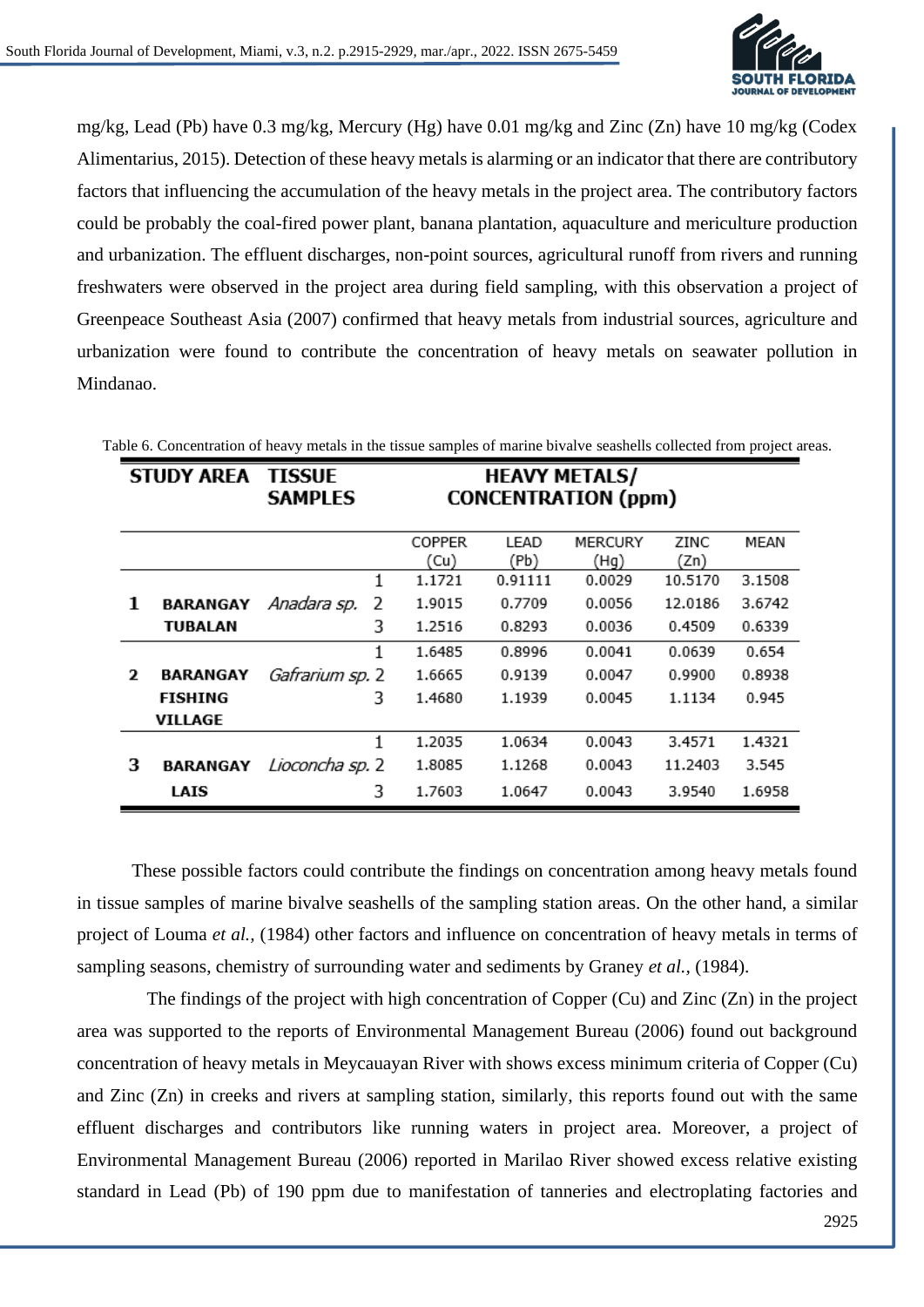

continuous monitoring of Mercury (Hg) in small scale mining area in some parts in Eastern Mindanao reported high concentration of Mercury (Hg) levels in Naboc River.

Comparable of Wilson (2008) stated that on biodynamic theory predicts seasonal differences on concentration of heavy metals based on the metallic activity and source of food such as seasonal algal blooms, where the sampling period of the project was held during dry seasons which could be factor to determine the concentration of heavy metals in the project site. Tissue samples of marine bivalve seashells like *Anadara sp., Gafrarium sp.* and *Lioconcha sp.* are worthy specimen to quantify the concentration of heavy metals such as Copper (Cu), Lead (Pb), Mercury (Hg) and Zinc (Zn) through bioaccumulation processes and activity of substances intake by these marine bivalve seashells species. A project of Shirneshan and Bakhtiar (2012) on accumulation of heavy metals confirmed that the tissue sample of oyster accumulated of heavy metals like Copper (Cu), Lead (Pb), Mercury (Hg) and Zinc (Zn) confirmed that this high content in the tissue samples of marine bivalve seashells may be due to the presence of cysteine.

#### **7 SUMMARY**

Thirteen (13) species of marine bivalve seashells were identified in the project area namely: *Anodontia eduntula, Anadara satawi, Circe scripta, Donax cuneatus, Gafrarium tumidum, Gari togata, Laterna truncata, Lioconcha castrensis, Lioconcha fastigata, Lioconcha ornata, Paphia gallus, Tellina straurella, Venerupis philippinarium.*

Among the marine bivalve seashells, *Anadara satawi* obtained the highest density of 391  $m^2$  and relative abundance of 69.46% in station 1. There is no significant difference on the species density and abundance of marine bivalve seashells along the intertidal zone of the selected barangays in Malita, Davao Occidental, Philippines.

Among the marine bivalve seashells, *Gafrarium tumidum* obtained highest mean value of 1.7 cm in length and 2.6 cm in width in station 2. No significant difference on the sizes of marine bivalve seashells found in the project areas.

Among percent retained, fine sands substrate obtained highest value of 63.90% in station 2. There is no significant difference on the substrate type in the project areas.

Among heavy metals, Zinc  $(Zn)$  had the highest concentration of 12, 0186 ppm in station 1. There is no significant difference in concentration of the heavy metals such as Copper (Cu), Lead (Pb), Mercury (HG) and Zinc (Zn) in the marine bivalve seashell samples collected from the project areas.

#### **8 CONCLUSIONS**

The following conclusions were derived based on the findings of the project: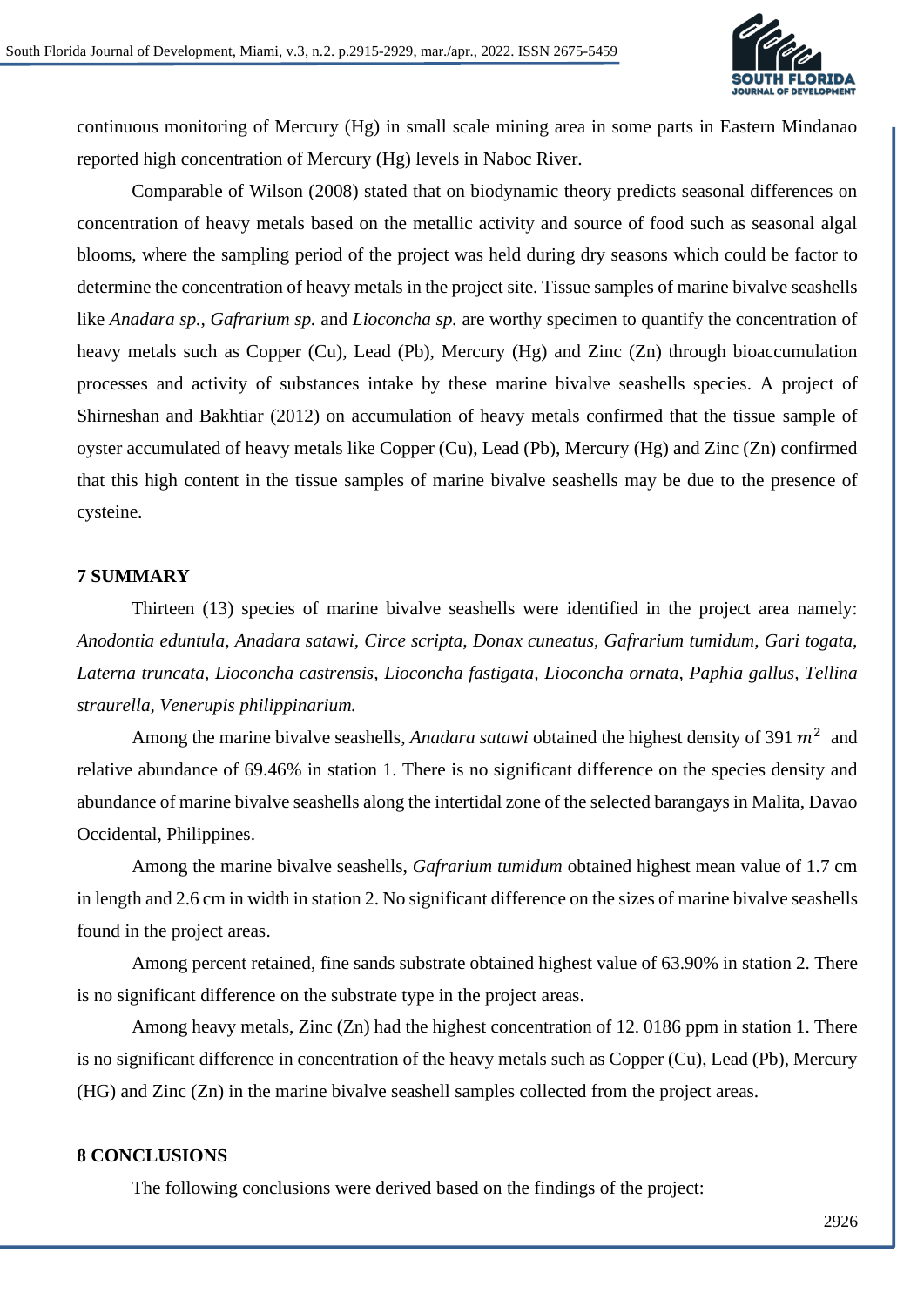

1. There are thirteen species of marine bivalve seashells found in the three station along the intertidal zone coastal barangays in Malita, Davao Occidental, Philippines.

2. Anadara satawi obtained the highest density of 97.75  $m^2$  and highest relative abundance of 69.46%, while *Anodontia edentula* has exhibited lowest density of 1.75  $m^2$  and lowest relative abundance of 1.59%.

3. *Grafrarium tumidum* has the highest mean value of 1.7 cm in length and 2.6 cm in width while *Paphia sp.* and *Venerupis* has lowest mean value of 0.1 cm in length and 0.2 cm.

4. Fine sand substrate has the highest percent retained of 63% at station 2 while clay substrate has the lowest percent retained of 0.21% at station in the project area.

5. Zinc (Zn) accumulation to *Anadara sp.* is reported highest concentration of 12.0186 ppm at station area 1 in Barangay Tubalan, followed by Zinc (Zn) to *Lioconcha sp.* has described highest concentration of 11. 2403 at station area 3 in Barangay Lais, and Copper (Cu) accumulation to *Grafrarium sp.*is obtained highest concentration of 1.6685, while Lead (Pb) 0.7709 ppm and Mercury (Hg) 0.0043 ppm has found lowest concentration from the collected marine bivalve tissues in the project area.

### **RECOMMENDATIONS**

Based on the result of the project the following recommendation are suggested:

1. Assess the resource status of marine bivalve seashells along the intertidal zone in Davao Occidental, Philippines.

2. Further study on bioaccumulation potential of marine bivalve seashells in absorbing other heavy metals such as Nickel, Cadmium and Arsenic during wet and dry seasons along the intertidal zone in Malita, Davao Occidental, Philippines.

3. Conduct a project on concentration of heavy metals collected shells and substrates samples at coastal barangays in Davao Occidental, Philippines.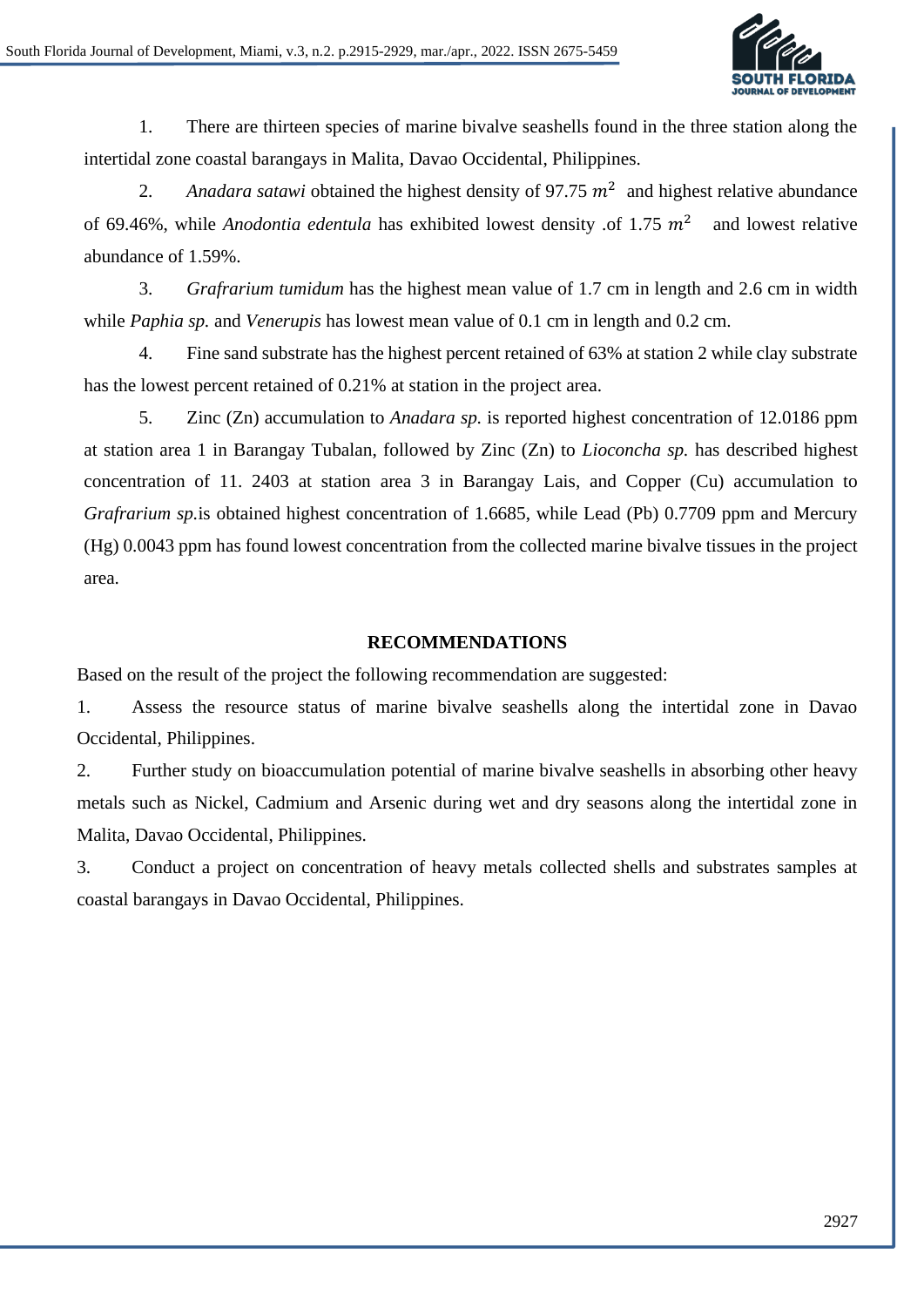

## **REFERENCES**

**AIKEN, D. and WADDY, S.** 1993**.** Special Issues: Bivalve Culture I, II, and III. World Aquaculture Magazine,24 (2, 3, and 4). 156 pp.

**BOERA, PRISCILLAH N.,** 2001. The Impact of Human Activities on the Ephibenthic Bivalve Community in Protected and Unprotected Marine Areas at the Kenyan Coast. Moi University, Eldoret. Graduate Thesis

**CODEX ALIMENTARIUS,** 2015. International Food Standards. Food and Agriculture Organization of the United Nation. World Health Organization. Codex Stan 193-1995

**ENVIRONMENTAL MANAGEMENT BUREAU** 2006. National Water QualityStatusReport2001to2005[.http://www.emb.gov.ph/wqms/2001,](http://www.emb.gov.ph/wqms/2001)2005%20NWQSR/NWQSR%20- %20Body.pdf (accessed on April 22, 2007)

**DANIEL, W.W.** 1995**.** BIOSTATISTICS. A Foundation for Analysis in the Health Sciences. Sixth Edition.

**GRANEY, R. L., D. S. CHERRY, AND J. CAIRNS** 1984**.** The influence of substrate, pH, diet and temperature upon cadmium accumulation in the Asiatic clam (*Corbicula fluminea*) in laboratory artificial streams. Water Research 18:833-842.

**GREENPEACE SOUTHEAST ASIA,** 2007. The State of Water Resources in the Philippines. 24 K-J corner K-7 Streets, East Kamias, Quezon City, Philippines +63 2 434 7034 (trunk line), +63 2 434 7035 (fax),info@ph.greenpeace.org. :https://greenpeace.org>2007/10

**KAYE, B.H.** 1985. Particles Size Analysis. John Wiley Sons Publishing Company Ltd. 439-447, Bradford, United Kingdom. 244 pp.

**LAURETA, L.V.** 2008. Compendium of the Economically Important Seashells in Panay. University of the Philippines Press, 2008.162 pp.

**LUOMA, S. N., R. DAGOVITZ, AND E. AXTMANN.** 1990. Temporally intensive study of trace metals in sediments and bivalves from a large river, estuarine system - Suisun Bay Delta in San- Francisco Bay. Science of the Total Environment 97-8:685-712.

**NYBAKKEN J**.**W.** 1982**.** Marine Biology: An Ecological Approach. ISBN 971-08-0347-6

**MCDONALD, P. S., ESSINGTON, T.E., DAVIS,.** 2015. Distribution, Abundance, and Habitat Associations of a Large Bivalve (*Panopeagenerosa*) in a Eutrophic Fjord Estuary.Journal of Shellfish Research.Washing DC, United States of America. Vol. 34, No. 1, 137–145.

**ODUM, E. P.** 1971. Fundamental of Ecology. 3rd Edition, W. B. Saunders York: Haper and Row publishing Inc. pp. 574.

**OLIVER, A.P.H.**2012. Phillip's Guide to Shell of the World Book. 313 pp.

**POUTIERS, J. M.** 1998. Gastropods in: FAO Species Identification Guide for Fishery Purposes: The living marine resources of the Western Central Pacific Volume 1. Seaweeds, corals, bivalves and gastropods. Rome, FAO, 1998. page 503.

**SALAMANCA, A**.**M, PAJARO M.G,** 1996**.** The Utilization of Seashells in the Philippines. TRAFFIC Bulletin Vol. 16 No. 2(1996).page 61